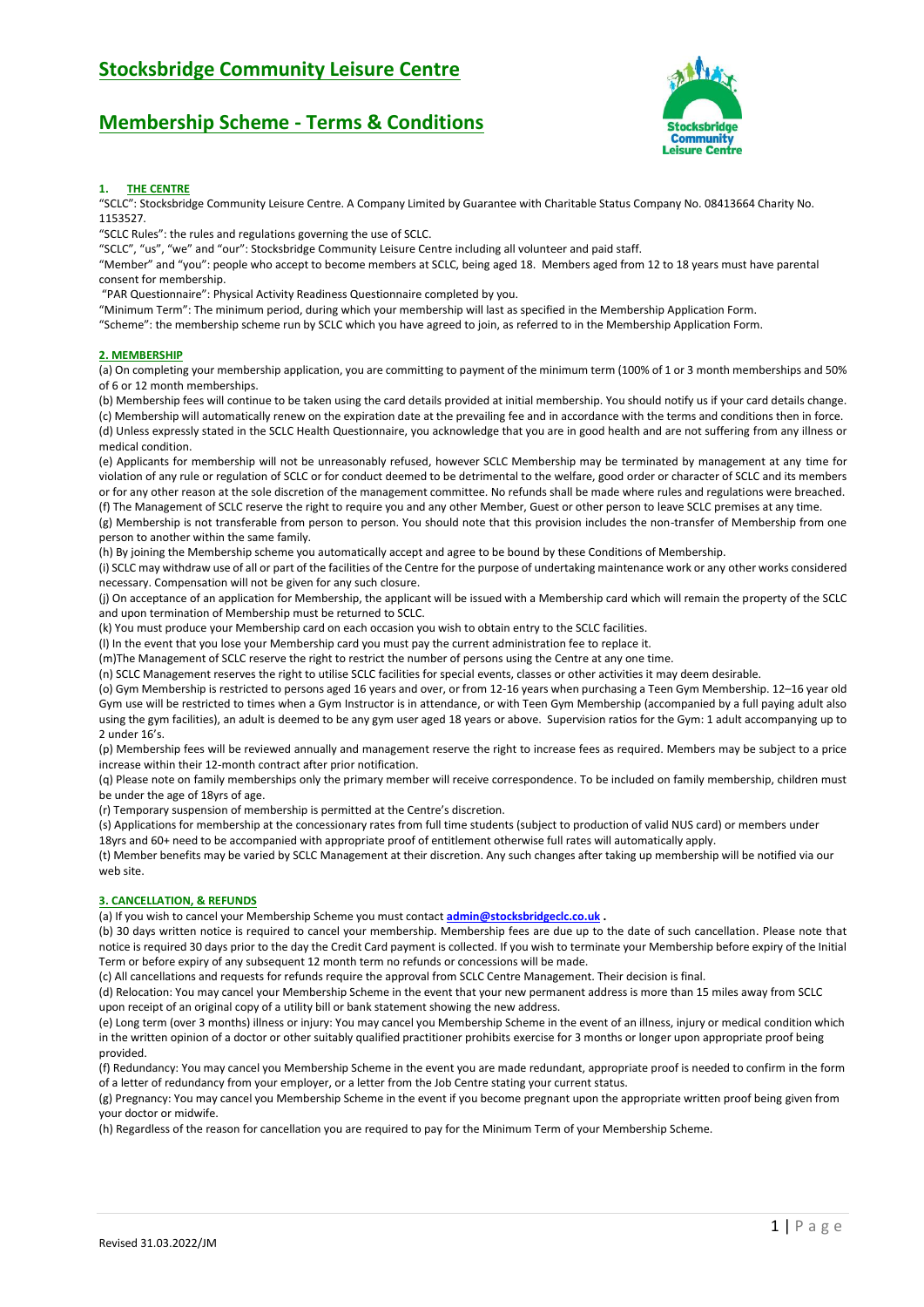# **Membership Scheme - Terms & Conditions**



## **4. FREEZING MEMBERSHIP**

(a) If you wish to freeze your Membership Scheme you must contact **[admin@stocksbridgeclc.co.uk](mailto:admin@stocksbridgeclc.co.uk)**

(b) All freezes require the approval from SCLC Centre Manager. Their decision is final.

(c) Temporary illness or injury (over 1 month): You may freeze your Membership Scheme in the event of temporary illness, injury or medical condition which in the written opinion of a doctor or suitably qualified medical practitioner prohibits exercise for a period of time. This will be granted upon receipt of written evidence from your Doctor.

## **5. SAFETY & HYGIENE**

(a) You shall not use the facilities of SCLC whilst under the influence of alcohol, anti-histamines, vasa constrictors, narcotics or tranquillisers. (b) You agree that you are fully aware that the use of the equipment provided in SCLC involves vigorous physical exercise which will strain your cardiovascular system and other parts of your body. You agree that you are aware that such vigorous physical exercise can be a hazardous activity and you are voluntarily using SCLC facilities and equipment with the knowledge of the danger involved and the importance of seeking medical advice before using SCLC.

(c) In the event that you have, or reasonably believe that you have, diabetes, heart problems, high/low blood pressure, are on strong medical prescriptions, or have any form of medical condition then you must consult your doctor before using any of SCLC facilities, in order for your doctor and you to be satisfied beforehand that it is safe for you to use SCLC and its facilities. You must also furnish SCLC with a letter of clearance from your GP.

(d) You are particularly advised not to undertake strenuous physical activity for which you might be medically unfit and SCLC will not be in any way responsible for any harm which may come to you as a result of any such physical activity. You are advised to have a medical check-up before embarking on strenuous activity.

(e) You are advised to allow at least one hour after partaking of a meal before using SCLC facilities. No food or drinks is to be brought into any part of SCLC and only food and drink purchased in SCLC may be consumed on the premises. Smoking (including electronic cigarettes) is prohibited throughout SCLC.

## **6. DRESS CODE**

(a) Members and Guests are required to dress in a proper manner appropriate to the various Centre activities.

- (b) Clean sports shoes and socks are required when using the Gym.
- (c) White soled trainers are required when using the Squash Courts.
- (d) No outdoor shoes are to be worn in the Bowls Hall or Pool areas.

## **The following ARE PERMITTED to be worn or used by customers in the pools**:

Swimsuits: Bikinis: Trunks/swimming shorts: Swimming goggles: Inflatable toys (at the discretion of the Duty Manager): Buoyancy aids (arm bands, swim rings, floaters) Inflatable Beach Balls. Hand paddles constructed of material (and not the hard plastic type) will be allowed in all **lane** 

**swimming and triathlon sessions only**, (Hand paddles will not be permitted in the Public Sessions).

With permission of the Duty Supervisor or an appropriate Manager, 'T' shirts may be worn to cover medical conditions.

Staff are not to blow arm bands up unless they've been disinfected, this will protect staff against infection.

### **The following ARE NOT PERMITTED to be worn or used by customers in the pools**

Underwear : Denim/cut down jeans : Non-swimming shorts : Infants or babies not wearing nappies : Face masks : Snorkels (other than in programmed session) : Fins (flippers) (other than in programmed session) : Inflatable boats : Balls of any kind (other than Beach balls) : Body boards, (other than in programmed session.): Hand paddles of a hard plastic construction will not be permitted.

### **7. CODE OF CONDUCT**

(a) You are expected to behave properly in the interest of the correct use and enjoyment of SCLC.

### **Gym Code of Conduct**

To ensure the enjoyment of all customers the code of conduct shown below must be followed:

- All customers must have an induction.
- Membership cards must be swiped at the centre's main reception, prior to entering the gym. Be prepared to show your valid membership card at any time.
- No spectators are allowed in the gym environment.
- All bags and valuables must be left in a locker.
- The use of mobile phones is not permitted whilst using any equipment.
- Safe and appropriate sportswear, including footwear must be worn at all times.
- Strictly no glass bottles or cans allowed in the gym. Plastic drink bottles are allowed.
- No food is to be consumed in the gym.
- The use of alcohol or illegal drugs is strictly forbidden.
- SCLC operates a zero tolerance policy for foul and abusive language towards staff or customers.
- Please respect the equipment and wipe off any perspiration after use.
- At busy times we may restrict your time on the C.V. equipment to 30 minutes per machine.
- Please report any equipment faults to the Leisure Centre Staff on duty.
- Please deposit litter in the bins provided.
- Equipment must not be moved, altered, modified or used in a manner other than that for which it was intended.
- Equipment must not be left on the gym floor. The storage racks provided must be used at all times.
- Equipment must not be placed on upholstery and must be replaced after use.
- Users must inform the gym staff of any changes to their health which would result in a change to their agreed fitness plans or normal fitness regime, or affect their ability to use equipment safely and healthily.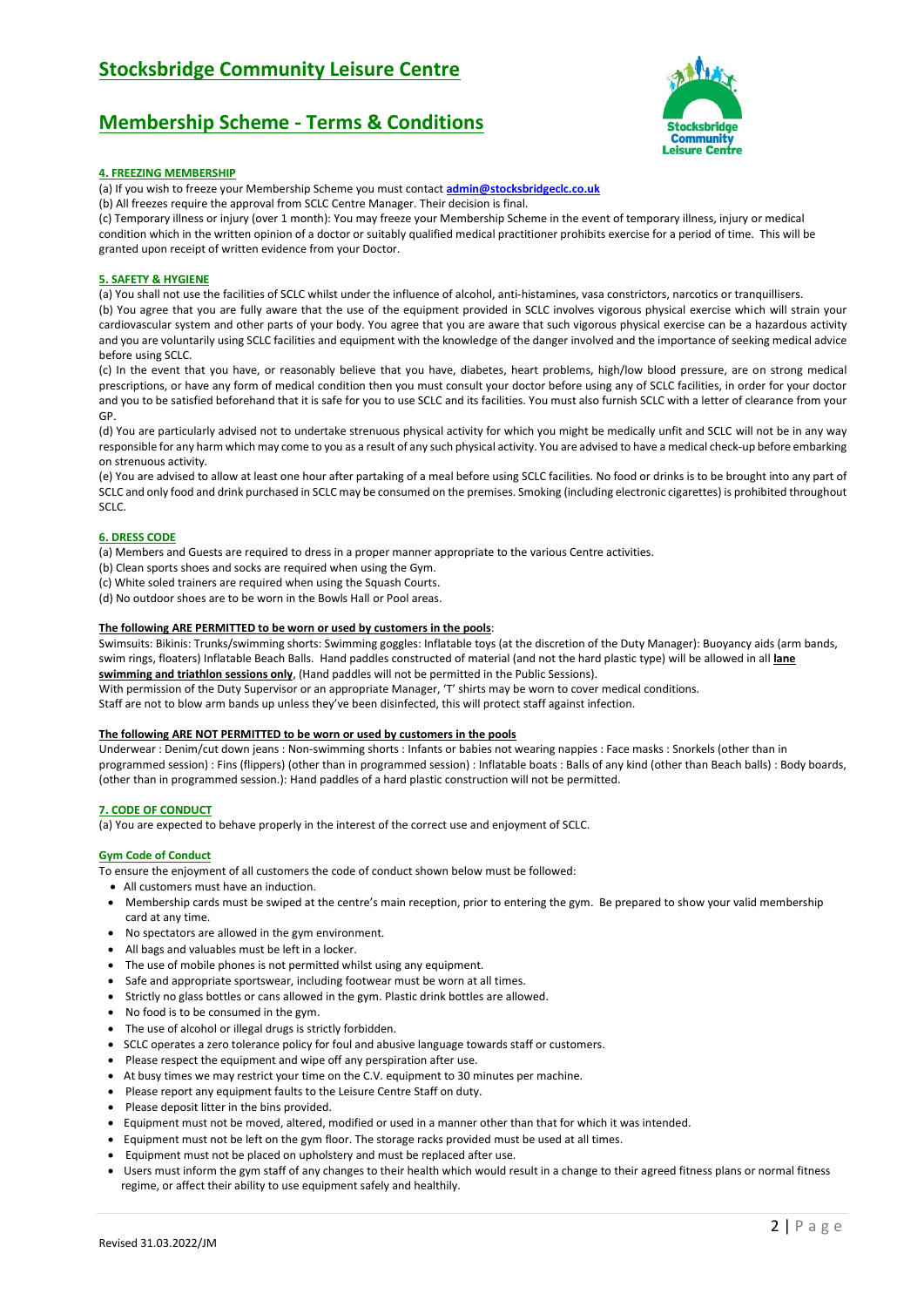# **Membership Scheme - Terms & Conditions**

### **Pool Code of Conduct**

In the interests of safety and use by other customers, the following actions are prohibited at all times:

- **Running** most common cause of accidents, particularly where floors are wet and slippery. Other pool users may be knocked to the floor or pushed into the water and the runner may collide with poolside fittings or equipment.
- **Pushing** Hazardous to those being pushed and to other pool users who they fall into. Lifeguards should also be on the lookout for pushing in the swimming pool as this is an example of bullying.
- Fighting or Bullying Fighting and bullying are both very dangerous in or near a swimming pool. Both can result in injury and bullying is particularly distressing for the victim. Even when fighting is playful, younger or smaller bystanders can be hurt.
- **Ducking** Potentially very dangerous as well as being upsetting for the victim. One danger is that when water enters a person's mouth, an automatic reaction closes the airway to prevent water getting into the lungs. Sometimes breathing fails to restart when the danger is passed and the victim succumbs to what is known as dry drowning.
- **Bomb Diving** This is where pool users leap from the poolside with their knees tucked to the chest and their arms around them. In this position the diver has virtually no control of direction. Bomb diving is both a nuisance and a danger, particularly to other pool users
- **Gymnastics** Pool users performing gymnastic moves in the water may hit the side or bottom and injure themselves. They may also collide with other pool users injuring both parties.
- **Tampering** with or removing lane ropes.
- **Glass containers** or f**ood on** the poolside.
- **Smoking** including electronic cigarettes, anywhere in the building.
- **Spectators** congregating on or near to the wet changing entrance or on poolside.
- **Petting.**
- **Photography** Using mobile camera phones/camera or video recorders.

(b) Any Members whose conduct is considered to be detrimental to the best interest of SCLC or its reputation may have his/her Membership suspended or terminated.

#### **Pool Radios**

The ratios for our pool (using CIMSPA and HSE guidelines) are as follows:-

#### **Small Pool**

### **1 ADULT Only May Supervise A MAXIMUM Of:**

- **Up To Two Children Under 4 Years** providing they are wearing swimming aids (armbands &/or other swimming aid) **and**
- **One Child Between 4 Years – 7 Years**.

#### **2 ADULTS May Supervise A MAXIMUM Of;**

 **Up To Four Children Under 4 Years** providing they are wearing swimming aids (armbands &/or other swimming aid) **and Two Children Between 4 Years – 7 Years.**

#### **Main Pool**

#### **1 ADULT Only May Supervise A MAXIMUM Of;**

- **One Child Under 4 Years** providing they are wearing swimming aids (armbands and/or other swimming aid) **and**
- **One Child Between 4 Years – 7 Years.**

#### **2 ADULTS May Supervise A MAXIMUM Of;**

- **Up To Two Children Under 4 Years** providing they are wearing swimming aids (armbands and/or other swimming aid) and
- **Two Children Between 4 Years – 7 Years**.

#### \*The wearing of aids is compulsory\*

#### **8. OPENING HOURS**

(a) The times at which any or all of the facilities shall be available to Members and Guests shall be at the discretion of SCLC Management and on display in the reception area.

(b) The Management reserves the right to alter the opening times of SCLC.

(c) Members must vacate the Centre facilities 15 minutes before closing.

(d) **Please note that during the school term the fitness gym is used by school groups and our Teen Gym sessions – see notice at Gym entrance for times, these sessions are only for Teen Gym Members** 

#### **9. LOCKERS**

(a) Lockers are provided (subject to availability) for use whilst using SCLC. These are operated by a refundable 50p deposit in the locker.

b) Members must ensure that the contents of the lockers are removed at the end of your visit. The Centre reserves the right to remove the contents from any locker which has **not** been emptied.

(c) Property cleaned from lockers by the Centre shall be donated to charity if unclaimed after 30 days.